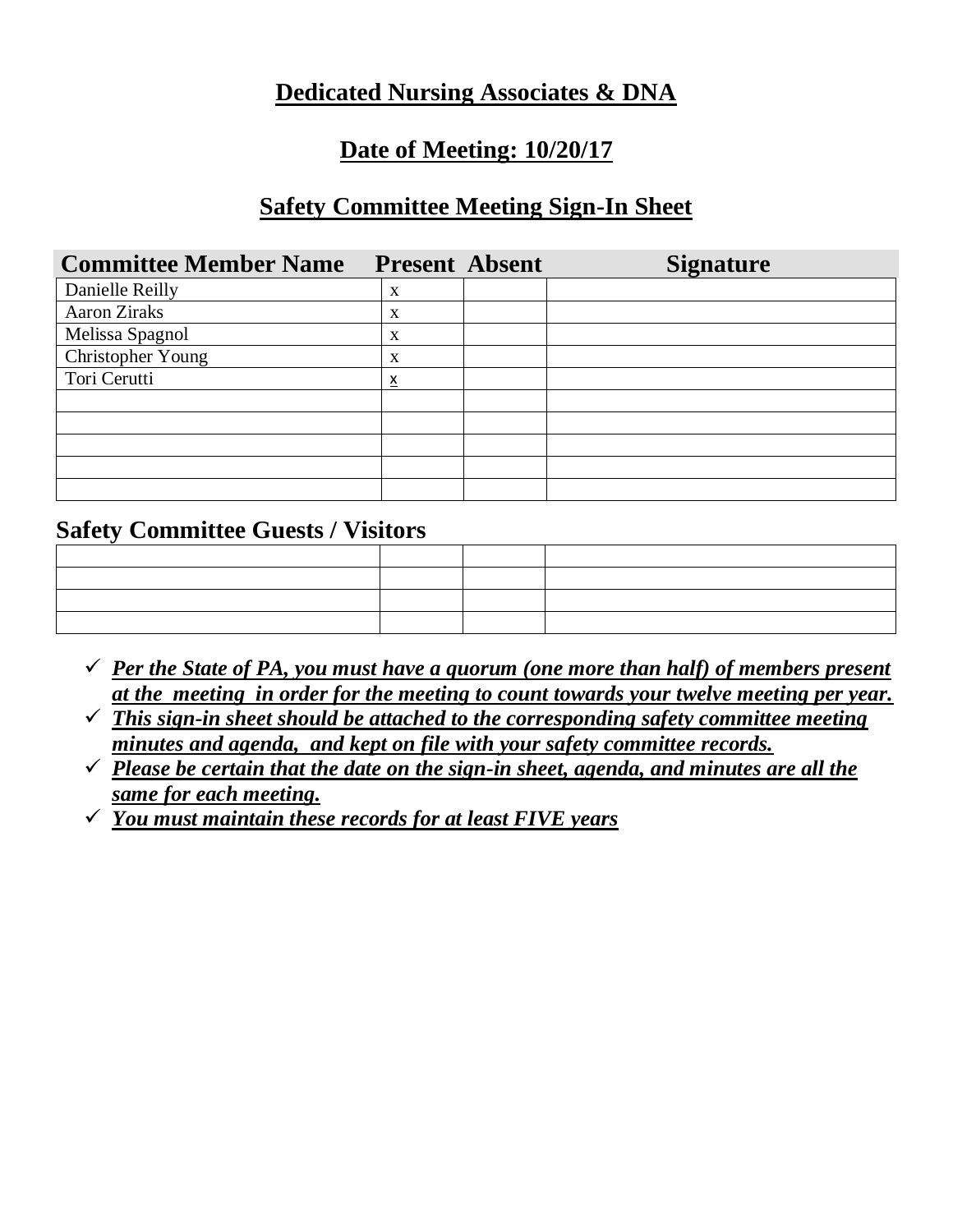## **Dedicated Nursing Associates & DNA Safety Committee Meeting Minutes**

**Date Of Meeting:** *10/20/17*

**Time of Meeting:** *3:00 pm*

**Location of Meeting:** *Corporate Office - 3875 Franklintowne Ct, Suite 240, Murrysville, PA 15668*

- **1. Roll Call**
- **2. Review agenda for this meeting.**
- **3. Review and approve last month's meeting minutes.**
- **4. Review of workplace accidents that have occurred since the last meeting; discuss contributing cause, root cause, and corrective actions.**
- **5. Review the status of old business and the committee's suggested corrective actions.**
	- ✓ **Workplace health and safety tips – yes, on website**
	- ✓ **Field staff for safety committee – Val still looking**
	- ✓ **Tori sending out proper body mechanic article after injuries – is this being done?**
- **6. Round table discussion – New Business**
	- ✓ **Winter weather preparation - suggested topic to put on website**
	- ✓ **Vote for 2017-18 safety committee**
- **7. Recommendations to management**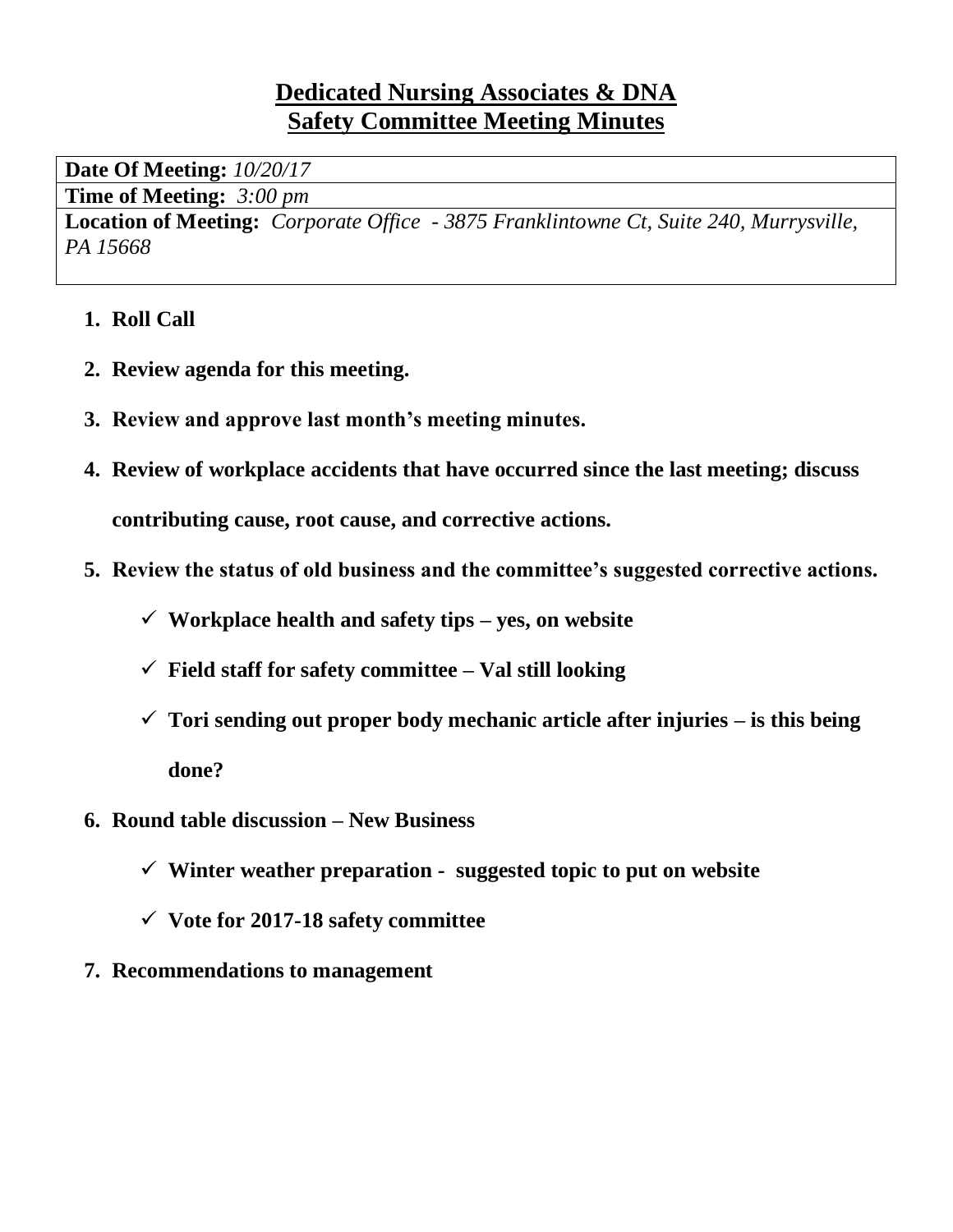### **Dedicated Nursing Associates & DNA Safety Committee Minutes**

**Meeting Date: 10/20/17**

**Time meeting started**: *3:00 pm*

#### **Meeting Chairperson: Danielle Reilly**

| <b>Present</b>                                          | <b>Absent</b>                                                    |
|---------------------------------------------------------|------------------------------------------------------------------|
| Danielle Reilly                                         |                                                                  |
| <b>Aaron Ziraks</b>                                     |                                                                  |
| Melissa Spagnol                                         |                                                                  |
| <b>Christopher Young</b>                                |                                                                  |
| Tori Cerutti                                            |                                                                  |
|                                                         |                                                                  |
|                                                         |                                                                  |
|                                                         |                                                                  |
|                                                         |                                                                  |
|                                                         |                                                                  |
| $\sim$ $\sim$ $\sim$ $\sim$ $\sim$ $\sim$ $\sim$ $\sim$ | うちゅうしゃ こうしゃ こうしゅう こうしょう こうしょう こうしん こうしょう こうしょう<br>$ -$<br>___ __ |

Agenda for today's meeting was reviewed by all members: <u>X</u> Yes No

**Previous meeting minutes from (09/2017) were read and approved: X\_Yes No** 

#### **Review of Accidents/Incidents Since the Last Meeting (employee, non-employee, vehicle accidents, near misses, property, & other)**

| Date:   | <b>Cause / Description:</b>           | <b>Corrective Action:</b>                  |
|---------|---------------------------------------|--------------------------------------------|
| 9/5/17  | While standing patient from bed to    | Educate on proper body mechanics and       |
|         | chair, patient buckled putting weight | communication                              |
|         | on Emp. Left shoulder                 |                                            |
| 9/9/17  | Injured back while transferring       | Educate on proper body mechanics and       |
|         | patient                               | communication                              |
| 9/15/17 | Slipped on water in the bathroom.     | Educate on spatial awareness while working |
|         | Hit lower back on the sink            |                                            |
|         |                                       |                                            |
| 9/20/17 | Employee was taking a walk with       | Educate on spatial awareness while working |
|         | her client and tripped on uneven      |                                            |
|         | pavement, injuring her knee           |                                            |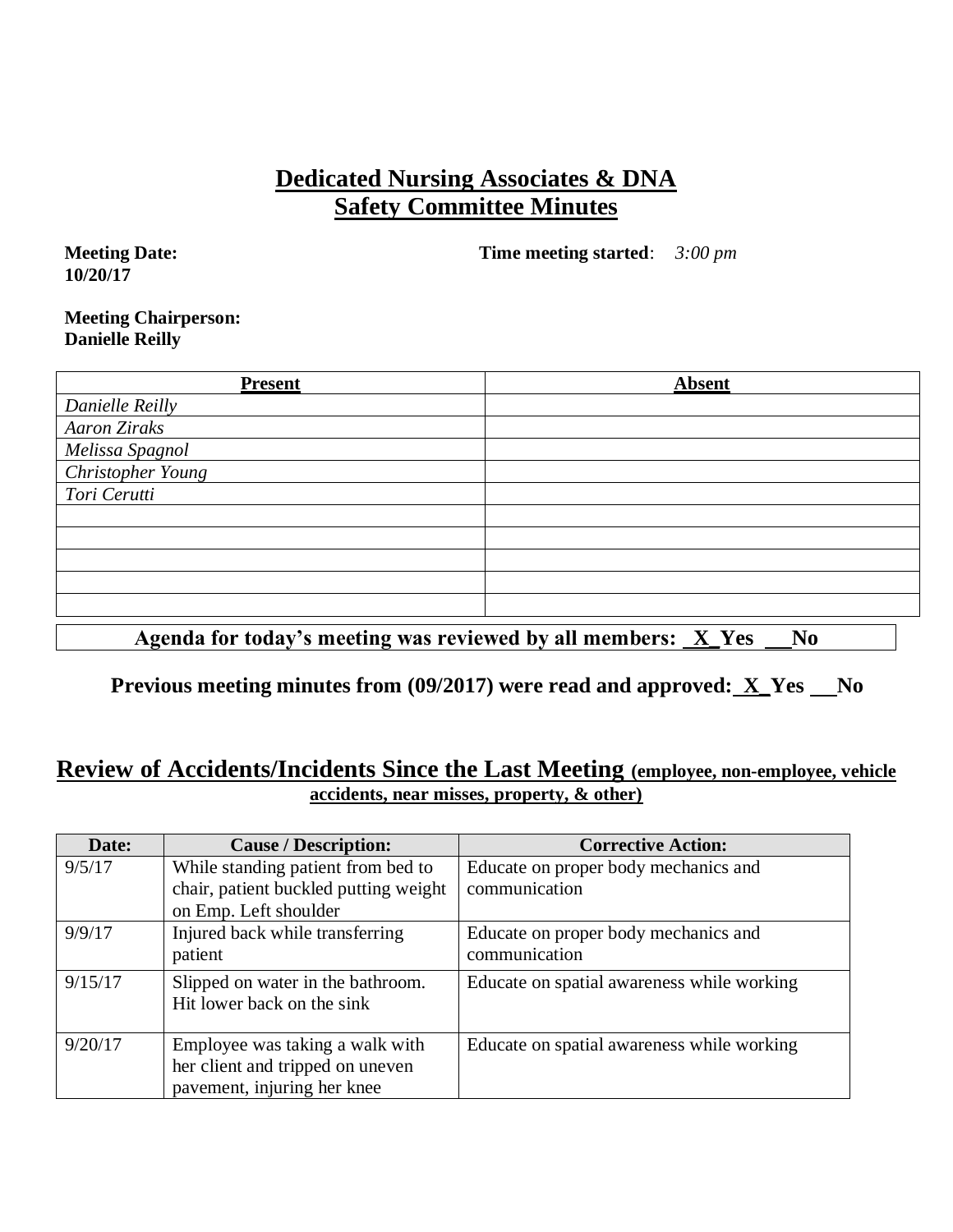| 9/26/17 | While transferring client from toilet<br>to wheelchair, client started to fall<br>and employee caught him injuring<br>left arm, shoulder and back | Educate on proper body mechanics and<br>communication |
|---------|---------------------------------------------------------------------------------------------------------------------------------------------------|-------------------------------------------------------|
| 9/29/17 | Linen basket fell onto employee's<br>right food                                                                                                   | Educate on spatial awareness while working            |

# **Status / Progress of Uncompleted Old Business**

| <b>Old Business Item:</b>   | <b>Updates:</b>                                      |
|-----------------------------|------------------------------------------------------|
| Field staff employee for    | Val said she is still working on this                |
| committee                   |                                                      |
| Workplace health and safety | It's on the website                                  |
| tips                        |                                                      |
| Proper body mechanics       | Tori continues to send this out to injured employees |
|                             |                                                      |

# **New Business (Round Table Discussion)**

| <b>Committee</b><br><b>Member Name:</b> | <b>Topic / Hazard Identified:</b> | <b>Responsibility Assigned To Whom</b><br>& Action To Be Taken:             |
|-----------------------------------------|-----------------------------------|-----------------------------------------------------------------------------|
| Danielle Reilly                         | Voting for 2017-18 committee      | Voted Melissa Spagnol out and Nicole<br>Trabucco will be trained next month |
|                                         |                                   |                                                                             |
|                                         |                                   |                                                                             |
|                                         |                                   |                                                                             |
|                                         |                                   |                                                                             |

# **Other Reports or Guest Speakers**

| <b>Guest Name:</b> | <b>Topic Discussed / Presented to the Group</b> |
|--------------------|-------------------------------------------------|
|                    |                                                 |

| Meeting Adjourned:                            | $3:37$ pm |
|-----------------------------------------------|-----------|
| Next Meeting:                                 | '1/29/17  |
| Meeting Minutes Completed By: Danielle Reilly |           |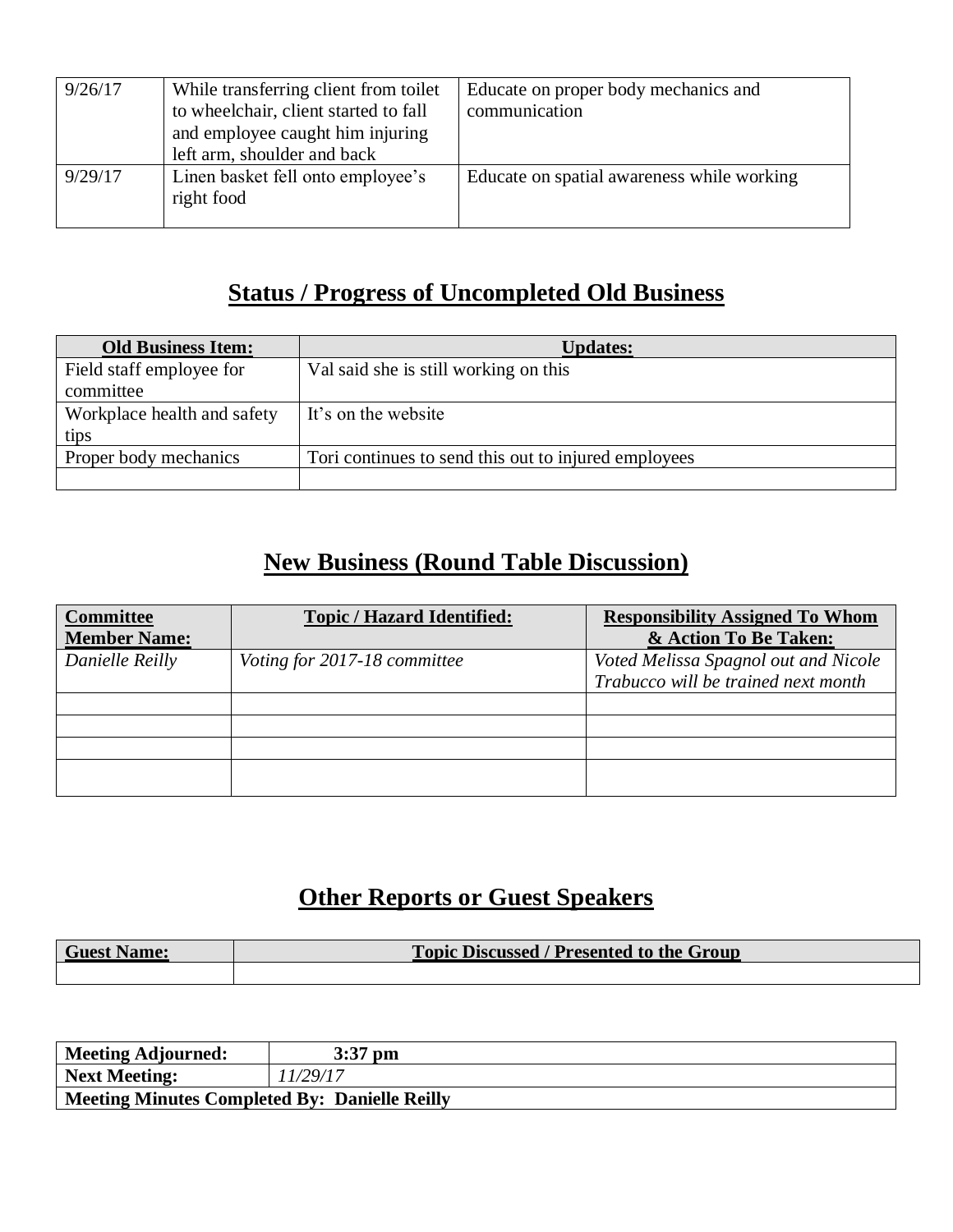- $\checkmark$  *A copy of these minutes & the agenda should be distributed to all company employees, or posted where all employees have access to them.*
- ✓ *These meeting minutes should be attached to the corresponding agenda and sign-in sheet, and kept on file with your safety committee records.*
- ✓ *Please be certain that the date of the sign-in sheet, agenda, and minutes are all the same for each meeting.*
- ✓ *You must maintain these records for at least FIVE years.*

### **The 5 Why's - Root Cause Analysis for Workplace Injuries & Near-Miss Incidents**

#### **Steps in using The 5 Why's Root Cause Analysis Method:**

- 1. Start with the undesired event.
- 2. Ask: "Why did the incident happen?" This is typically the Direct Cause.
- 3. Ask: "Why did that happen?" or "Why did that occur?" This is often a Contributing Cause.
- 4. Ask: "Why did this happen?" or "Why did this occur? There may be other Contributing Causes
- 5. Continue asking "Why?" 5 or 6 times. You should get to the **root cause** by the answer to the 5th or 6th why question.

**Use the form below to help you determine the root cause of an incident.**

|                    | <u>De ene forme delo 87 eo help you weelfhinie ene foot euerde of un micruelle</u> |                  |               |
|--------------------|------------------------------------------------------------------------------------|------------------|---------------|
| <b>Incident</b>    | Cranberry<br>1.                                                                    | Date of          | 9/5/17<br>1.  |
| <b>Location:</b>   | Cranberry<br>2.                                                                    | <b>Incident:</b> | 9/9/17<br>2.  |
|                    | Lewisburg<br>3.                                                                    |                  | 3.<br>9/15/17 |
|                    | Lewisburg<br>4.                                                                    |                  | 9/20/17<br>4. |
|                    | Lewisburg<br>5.                                                                    |                  |               |
|                    | Lewisburg<br>6.                                                                    |                  | 9/26/17<br>5. |
|                    |                                                                                    |                  | 9/29/17<br>6. |
| <b>Employee(s)</b> | Christine Armagost<br>1.                                                           |                  |               |
|                    |                                                                                    |                  |               |
| <b>Involved:</b>   | <b>Tayler Moore</b><br>2.                                                          |                  |               |
|                    | Joysette Wright<br>3.                                                              |                  |               |
|                    | Pamela Hughes<br>4.                                                                |                  |               |
|                    | <b>Haylee Stetts</b><br>5.                                                         |                  |               |
|                    | Sierra Steela<br>6.                                                                |                  |               |
| <b>Supervisor:</b> | Robert Boothe<br>1.                                                                |                  |               |
|                    | Robert Boothe<br>2.                                                                |                  |               |
|                    | 3.<br>Chantelle Salwocki                                                           |                  |               |
|                    | Chantelle Salwocki<br>4.                                                           |                  |               |
|                    | Chantelle Salwocki<br>5.                                                           |                  |               |
|                    | Chantelle Salwocki<br>6.                                                           |                  |               |
|                    |                                                                                    |                  |               |
|                    |                                                                                    |                  |               |

| <b>Undesired Event</b> | Describe briefly what the event was:                                                      |  |  |
|------------------------|-------------------------------------------------------------------------------------------|--|--|
|                        | While standing patient from bed to chair, patient buckled putting weight on employee's    |  |  |
|                        | left shoulder                                                                             |  |  |
|                        | 2. Injured back while transferring patient                                                |  |  |
|                        | 3. Slipped on water in the bathroom. Hit lower back on the sink                           |  |  |
|                        | Employee was taking a walk with her client and tripped on uneven pavement, injuring<br>4. |  |  |
|                        | her knee                                                                                  |  |  |